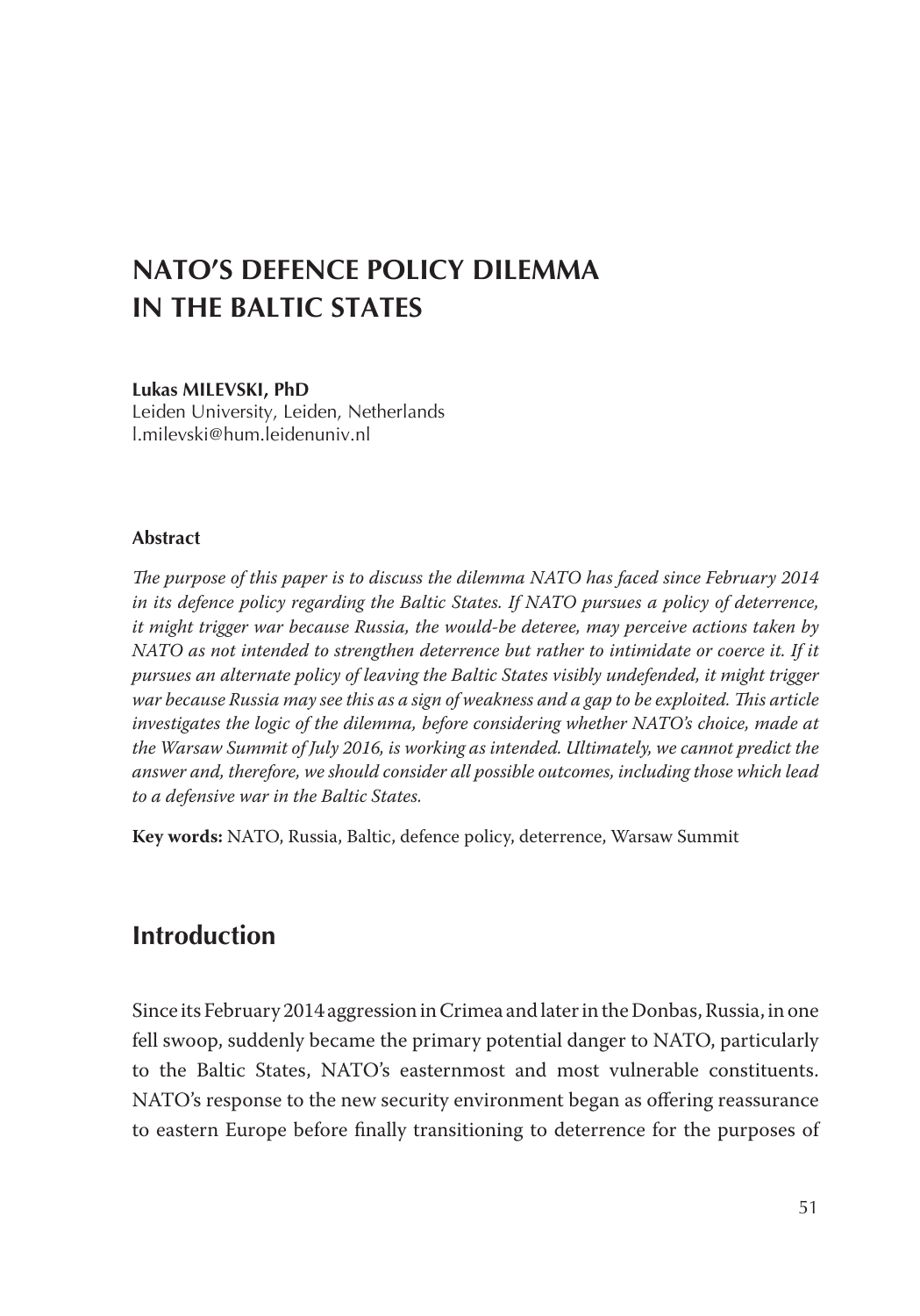precluding war. Since Crimea, NATO has moved from a policy of reassurance to one of deterrence. It has been evident that throughout these important policy debates and changes, NATO has been suffering from a dilemma concerning Baltic defence which is unlikely to be resolved in any immediately obvious way.

This article analyses the unenviable defence dilemma which NATO faces – that NATO is unlikely to influence the Kremlin in the exact direction it desires. Any defence policy decision which NATO may make-and that policy's subsequent implementation-may spark war as easily as it might prevent it. This is true of the deterrent policies which NATO has now chosen to pursue. It is also true of the policy option of leaving the Baltic States militarily undefended, which has had some support throughout the whole debate. Whether it consciously recognised this dilemma or not, NATO made its policy choice in July 2016 and its implementation has begun. The consequences of this choice are still developing and may yet be sent awry by President Donald Trump. Furthermore, the article examines whether NATO's choice currently appears to be having the desired effect, as well as the shape of a prudent course for the future.

# **Deterrence for the Baltic States**

In mid-2015, *RUSI Journal* published an article of make-believe future history which hypothesised the conduct of a fictional war between NATO and Russia in Estonia. An important revelation within its text was the supposition that there *was* a war-that NATO did ultimately, despite some soul-searching and ungentle alliance diplomacy, go to war over one of its smallest constituents. In this scenario, NATO forces match their Russian counterparts but do not push home a military victory, even one limited to Estonia, in favour of a negotiated peace in which Russia is not required to sacrifice much face and which gives up to Russia many of its other foreign policy goals. Planted by the US government, as is clear from the author's initial authorship statement, the article's purpose was to send a message of deterrence to Moscow by asserting that NATO and its constituents had the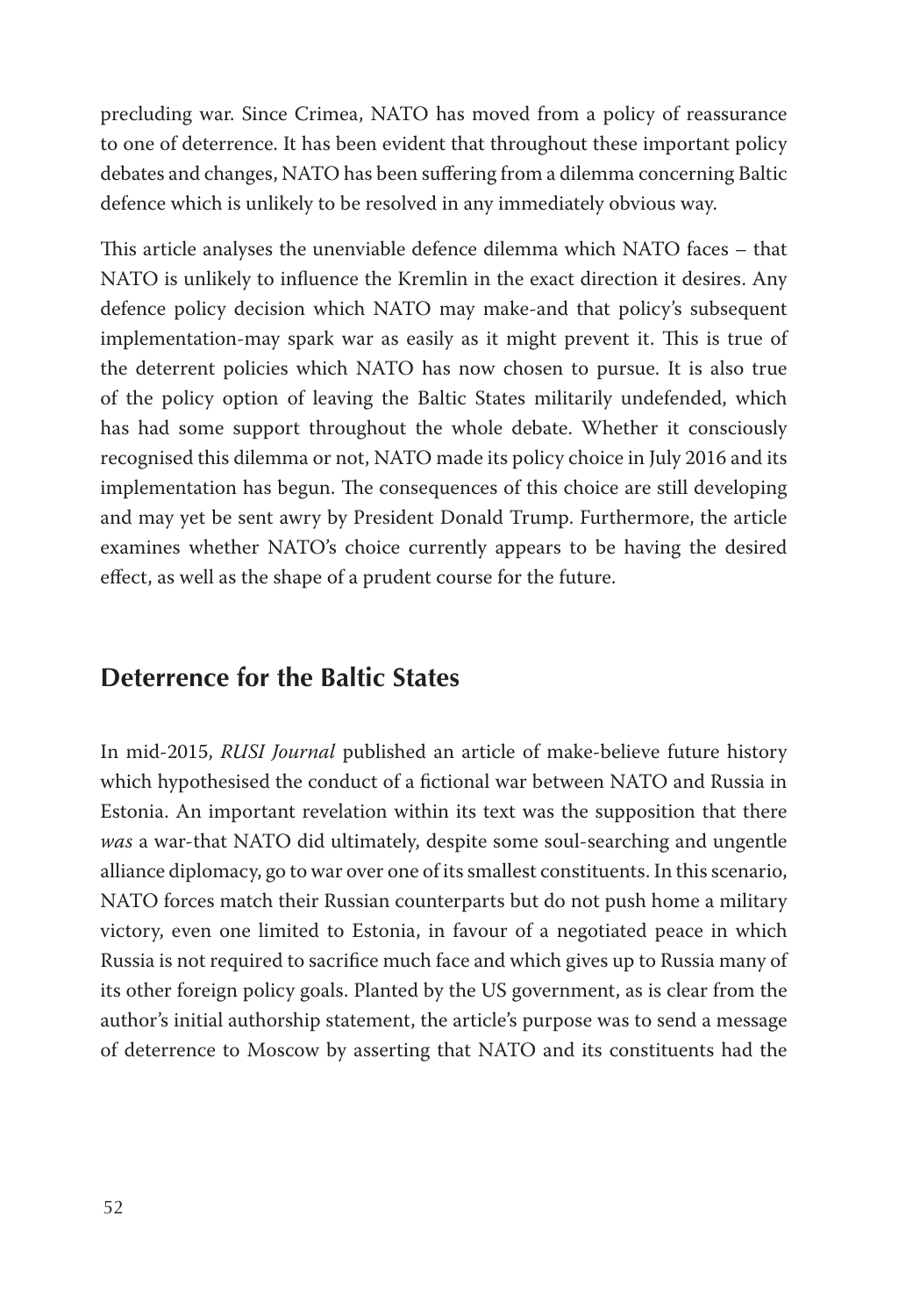individual and collective political will to wage a war against Russia should the alliance be militarily challenged $^1$ .

Yet deterrence cannot be practiced. 'To deter' is grammatically correct but strategically unsound. Deterrence is but an important side effect of one's own capabilities, posture, strategy, and policy, run through the prism of the opponent's perception and decision-making. "[D]eterrence is *inherently* unreliable…Quite literally, deterrence can work only if the intended deterree chooses to be deterred. There is no way in which such a choice, for deterrence, can be guaranteed."2 There is no logical method by which deterrence may be reliably induced in general, and perhaps not even in specific contexts. An adversary may always decline to be deterred and prefer to gamble policy outcomes on the wages of battle. Yet even this presupposes that both sides of the would-be deterrence relationship recognise it as such and not as a different kind of relationship altogether. NATO cannot guarantee today that Russia will consider its efforts to strengthen the defences of the Baltic States to be a measure aimed at improving deterrence.

One of Vladimir Putin's role models is Yuri Andropov, head of the KGB for fifteen years before taking over as premier of the Soviet Union in 1982. The most notable event of Andropov's fifteen-month tenure in this latter office occurred in November 1983-the Able Archer incident. An escalating sense of crisis in the Kremlin over previous years-fuelled by, among other external factors, US Presidential Directive 59, which reoriented US nuclear strategy toward a countervailing concept; early Reaganite rhetoric; the announcement of the Strategic Defense Initiative; and the United States' pending deployment of intermediate ranged nuclear forces to Europe-climaxed during NATO's annual Able Archer military exercises of 1983, nearly resulting in a potential pre-emptive Soviet nuclear strike against NATO targets. These US initiatives cumulatively had begun to weigh on and induce paranoia among the Soviet political leadership, not necessarily shared by the military hierarchy even one level below the Russian Chief of the General Staff, Nikolai Ogarkov3 . "The reaction in Moscow [to recent prior events] was predictably

R.D. Hooker Jr., *Operation Baltic Fortress, 2016*, RUSI Journal , 3(160), 2015, pp. 26-36.

C.S. Gray, *Deterrence and the nature of strategy*, Small Wars & Insurgencies, 2(11), 2000, p. 20.

G.S. Barrass, *The Great Cold War: A Journey Through the Hall of Mirrors*, Stanford, 2009, pp. 300-301.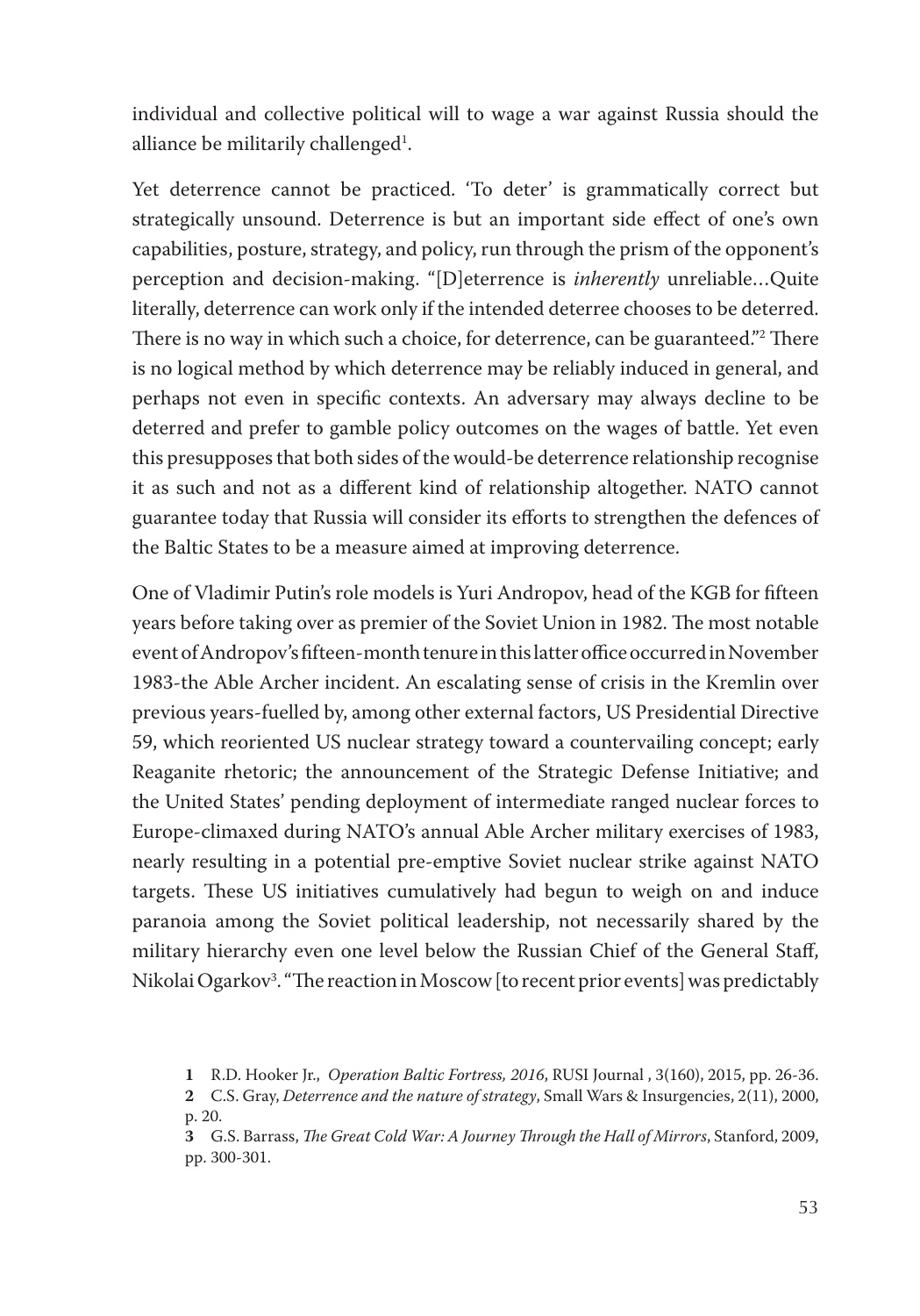negative, but unpredictably hysterical."4 It was even fuelled by the Kremlin itself, as it sought to shift domestic attention away from the Soviet's mistaken downing of the KAL 007 airliner and Reagan's vociferous condemnation which followed5 .

NATO considered the purpose of the Able Archer exercises to be the strengthening of deterrence, and Moscow was familiar with the exercises as they had been conducted annually. However, various anomalies in NATO's procedures for Able Archer in 1983 set Moscow on edge, including a higher than normal level of alert in US bases around the Soviet Union and the inclusion of civilian policymakers. The unexpected presence of civilian decision-makers was particularly significant. Not only had they never been involved in the Able Archer exercises before, but due to their involvement, NATO could now escalate the exercise up to the simulated release of nuclear weapons rather than stopping short of civilian, i.e. political, decision-making levels. In the climate of paranoia that permeated the Kremlin, these seemed to be grave indications of NATO's intention to launch a first nuclear strike.

NATO's intended reinforcement of deterrence failed in this case because the Soviet leadership did not recognise in the policies and decisions the intent to deter, but instead saw the intention to attack. In part, this was due to linguistic and conceptual differences which existed in Soviet strategic thinking. "For their deterrence of the West, the Soviets most commonly use the word sderzhivaniye (restraining); for Western deterrence of them they use the word ustrasheniye, which comes very close to meaning 'intimidation.'"6 The Soviet leadership did not view their relationship with NATO as being a basic two-way deterrent relationship. They believed they were deterring NATO, which in turn was trying to intimidate the Soviet Union. Unlike Western strategists, the Soviets did not acknowledge the idea of mutual deterrence. The fundamental premise which must underlie all thinking about deterrence is recognition that the opponent one hopes to deter

S.J. Cimbala, *Revisiting the Nuclear 'War Scare' of 1983: Lessons Retro- and Prospectively*, Journal of Slavic Military Studies, 2(27), 2014, p. 238.

V. Mastny, *How Able was 'Able Archer'?Nuclear Trigger and Intelligence in Perspective*, Journal of Cold War Studies 1(11), pp. 117-121.

G. Jukes, *The Military Approach to Deterrence and Defense* in: M. McGwire, K. Booth, J. McDonnell, *Soviet Naval Policy: Objectives and Constraints*, New York, 1975, p. 484.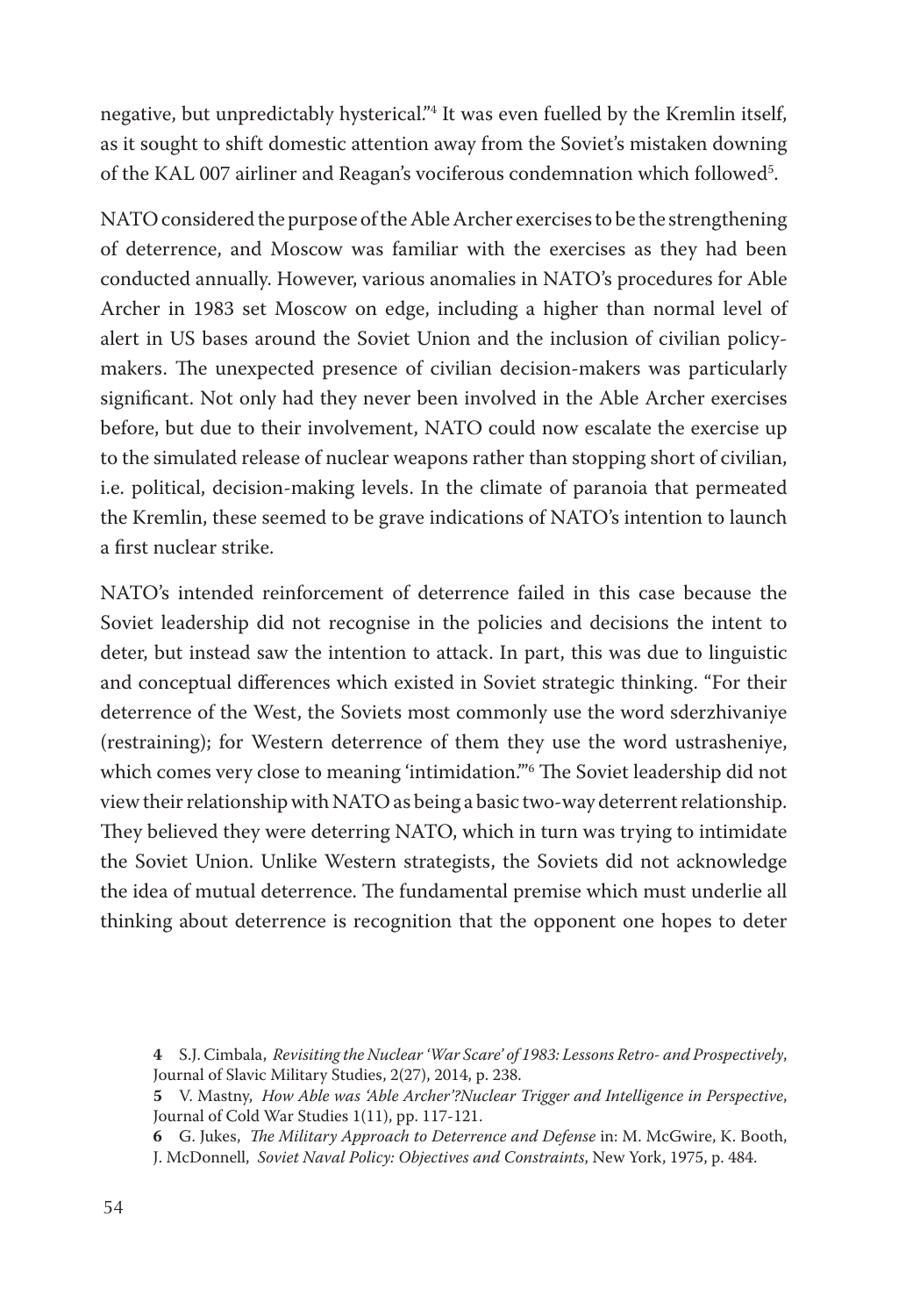### *may not believe that one is trying to deter him at all, but instead forcefully to intimidate or compel him*<sup>7</sup> .

Returning to the present day, current Russian rhetoric conveys the same pattern of thought as that which reigned in 1983. Even before his third term as President, Putin invoked the analogy of the Second World War to justify significant military modernisation and reform. "We cannot afford to repeat the tragedy of 1941, when the lack of readiness of the state and the Army for war led to the vast loss of human lives."8 Russian General Yuri Yakubov has suggested that "[i]f heavy U.S. military equipment, including tanks, artillery batteries and other equipment really does turn up in countries in eastern Europe and the Baltics, that will be the most aggressive step by the Pentagon and NATO since the Cold War."9 The Russians have publicly stated that NATO deployments to the Baltic States would be regarded as aggressive actions-*not* as moves meant to reinforce deterrence. The Russians, after all, also regard the colour revolutions which occurred in Georgia, Kyrgyzstan, and Ukraine as American-backed coups and fear that the West is conspiring to bring about a coup or revolutionary violence in Russia as well<sup>10</sup>. In an interesting historical parallel, the Soviet Union also feared the presence of German troops in the Baltic States during the interwar period, and the scenario of a German-led Baltic regional alliance against the Soviet Union dominated Soviet war plans during the period<sup>11</sup>. Russian rhetoric, directed to both international and domestic audiences, therefore conveys an important message about their perceptions. Whether these messages are truthful or not is a separate question, but they *are* officially and vociferously publicised domestically and internationally. Russia, in its previous incarnation as the Soviet Union, *has* in fact previously felt threatened by similar configurations of power in the Baltic region.

L. Milevski, *Deterring Able Archer: Comments Arising from Adamsky's Lessons for Deterrence Theory and Practice*, Journal of Strategic Studies 37(6-7), 2014, pp. 1060-1061.

V. Putin, *Being strong: National security guarantees for Russia*, 29 February 2012, http:// archive.premier.gov.ru/eng/events/news/18185/, [accessed: 28.10.2015].

Quoted in: G. Baczyńska, W. Szary, *Russia says will retaliate if U.S. weapons stationed on borders*, Reuters, 15 June 2015, http://www.reuters.com/article/2015/06/15/us-russia-usaeurope-idUSKBN0OV17A20150615, [accessed: 28.10.2015].

**<sup>10</sup>** I. Bērziņa, *Color revolutions: Democratization, Hidden Influence, or Warfare?,* Riga, 2014, pp. 9-12.

**<sup>11</sup>** G. Åselius, *Soviet Naval Perceptions of the Baltic Sea, 1938-41* in: M. H. Clemmesen, M. S. Faulkner (eds), *Northern European Overture to War, 1939-1941: From Memel to Barbarossa*, Leiden, 2013, p. 94.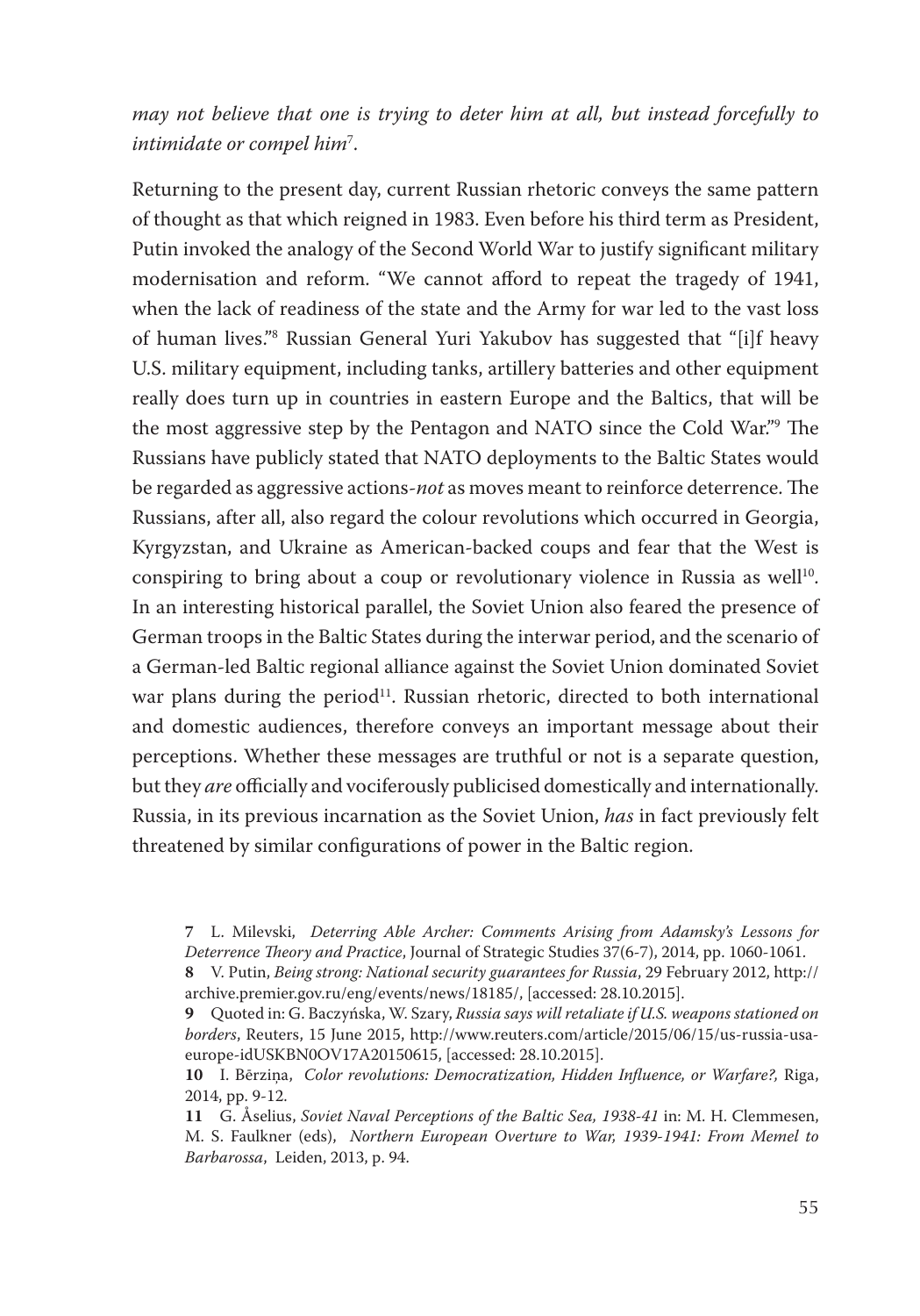Rather than deterrence, Russia's prisms for judging NATO's decisions concerning the defence of the Baltic States may well be intimidation, compellence, surprise attack, and coup. Given such a perspective, Russia's logical ultimate response to a major NATO deployment in the Baltic States is clear: pre-emption. Fortunately for a NATO policy emphasising deterrence, other, less radical options also exist for Russia to safeguard itself from another devastating war and to protect its selfimage as a great power, including continued reinforcement of Russia's western military district. Yet pre-emption will remain the ultimate policy option. Actions by NATO's councils and capitals, meant to deter the Russians from engaging in any invasive activities in the Baltic States and, by extension, from war in that theatre, may actually invite the Russians to do precisely those things because Russian perspectives diverge so fundamentally from NATO outlooks.

NATO's chosen policy of seeking to reinforce deterrence may result in the intended effect, or it may result in the opposite effect. This is one horn of the dilemma which NATO has faced since the Russian occupation of Crimea in February/March 2014 with regard to the defence of the Baltic States.

### **Baring the Baltic States**

If the above analysis is apt and major deployments to the Baltic States trigger the war they were meant to prevent, then would it be a wiser policy option to leave the Baltic States bare and bereft of a present-on-their-soil collective NATO defence? Not necessarily. As Putin related to Charlie Rose on CBS' *60 Minutes*, he considered the collapse of the Soviet Union a calamity because it imposed international borders on the Russians. "Do you think it's normal that 25 million Russian people were abroad all of a sudden? Russia was the biggest divided nation in the world. It's not a problem? Well, maybe not for you. But it's a problem for me"12. Problems are meant to be solved. But how might Russia solve this problem (for itself) of so many Russians-and even more Russian speakers-beyond its borders?

**<sup>12</sup>** V. Putin in Charlie Rose, *All Eyes on Putin*, 27 September 2015, http://www.cbsnews.com/ news/vladimir-putin-russian-president-60-minutes-charlie-rose/ [accessed: 28.10.2015].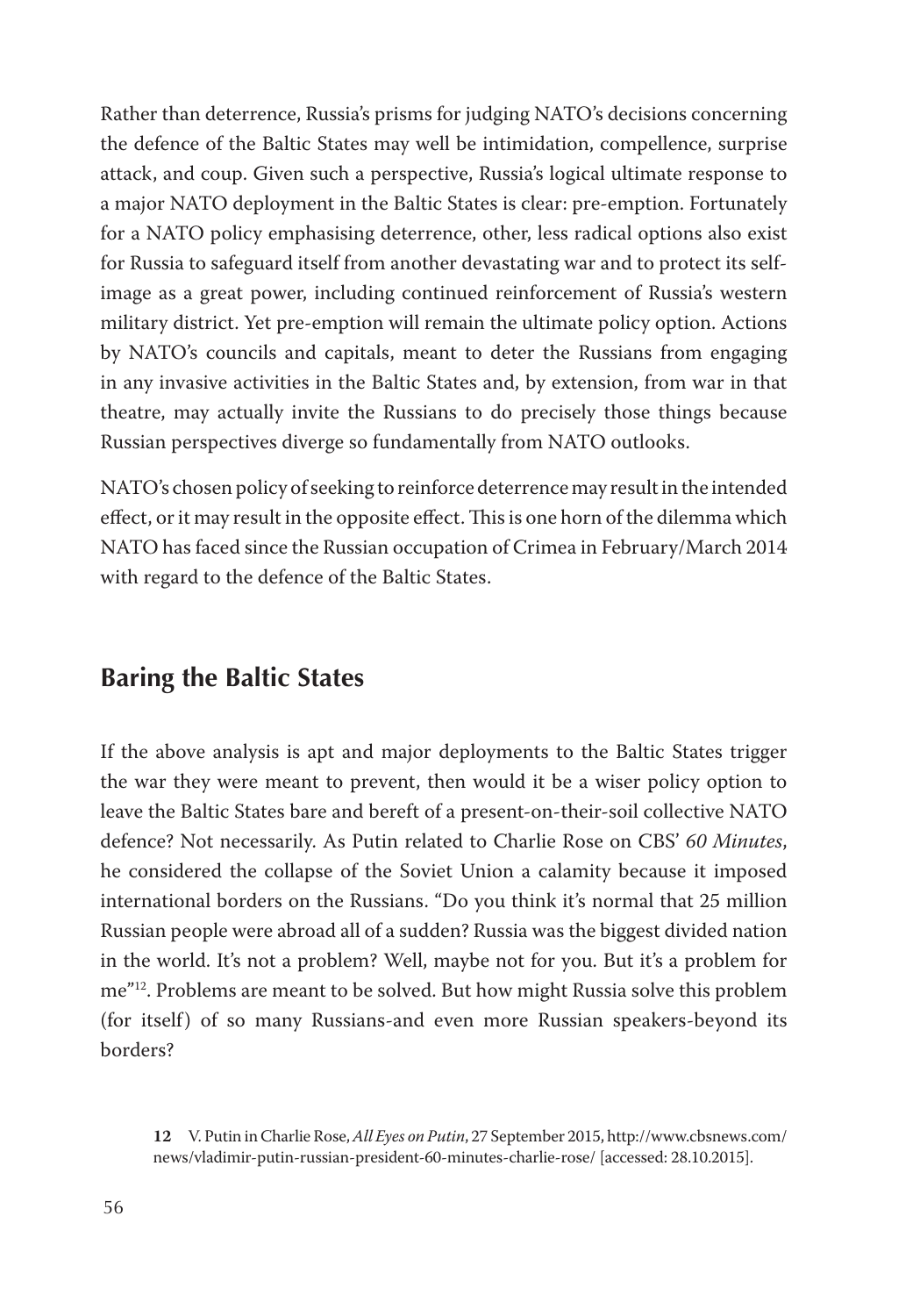Since the end of the Cold War, Russia has used every political instrument at its disposal to influence and, from its perspective, support Russians and Russianspeakers beyond Russia's borders. Even in the early 1990s, Russia sought, through the threat of armed force, to coerce the Baltic States-particularly Latvia and Estonia, which had and still have substantial Russophone minorities- and to provide the Russians living in their territories with citizenship gratis, i.e. without meeting the legal requirements. Russia at that point still had its old Soviet garrison forces in the Baltic States and threatened that it would not withdraw them-that is, it threatened to occupy Latvia and Estonia-unless those Baltic States bowed to its will. In this context, the Russian military even "openly rehearsed and discussed invasion scenarios for the Baltic States", even though it was doubtful that the condition of the Russian army would have even permitted such an operation to occur13. Although neither Latvia nor Estonia succumbed to Russian coercion in this instance, and were supported by counter-pressure from the United States and the Conference on Security and Cooperation in Europe against Russia to withdraw its forces from the region, Latvia was nonetheless obliged to accept thousands of demobilised Soviet soldiers, primarily retired officers, who had chosen to make Latvia their primary civilian residence before the collapse of the Soviet Union due to its comparatively higher standard of living.

More recently, Russia did employ force in the name of ethnic Russians, Russophones, or Russian citizens. In 2008, after a deliberate passportification campaign in which thousands of South Ossetians received Russian passports, Russia waged war against Georgia in the guise of humanitarian intervention. Since 2014, it has been involved in Ukraine in the name of defence of ethnic Russians and Russophones.

Russia has used the media to connect Russians and Russian speakers abroad to Russia itself, including in the Baltic States. Russia has employed financial leverage, funding organisations such as the Russkiy Mir Foundation, Russian politicalcultural centres, and national Russian political parties in the Baltic States, again to connect Russians and Russian speakers to Russia and to turn them into Russian political instruments. "The political and media spheres in Latvia are closely

**<sup>13</sup>** P. Ito, *Baltic Military Cooperate Projects: A Record of Success* [in:] T. Lawrence, T. Jermalavičius (eds), *Apprenticeship, Partnership, Membership: Twenty Years of Defence Development in the Baltic States*, Tallinn, 2013, p. 249.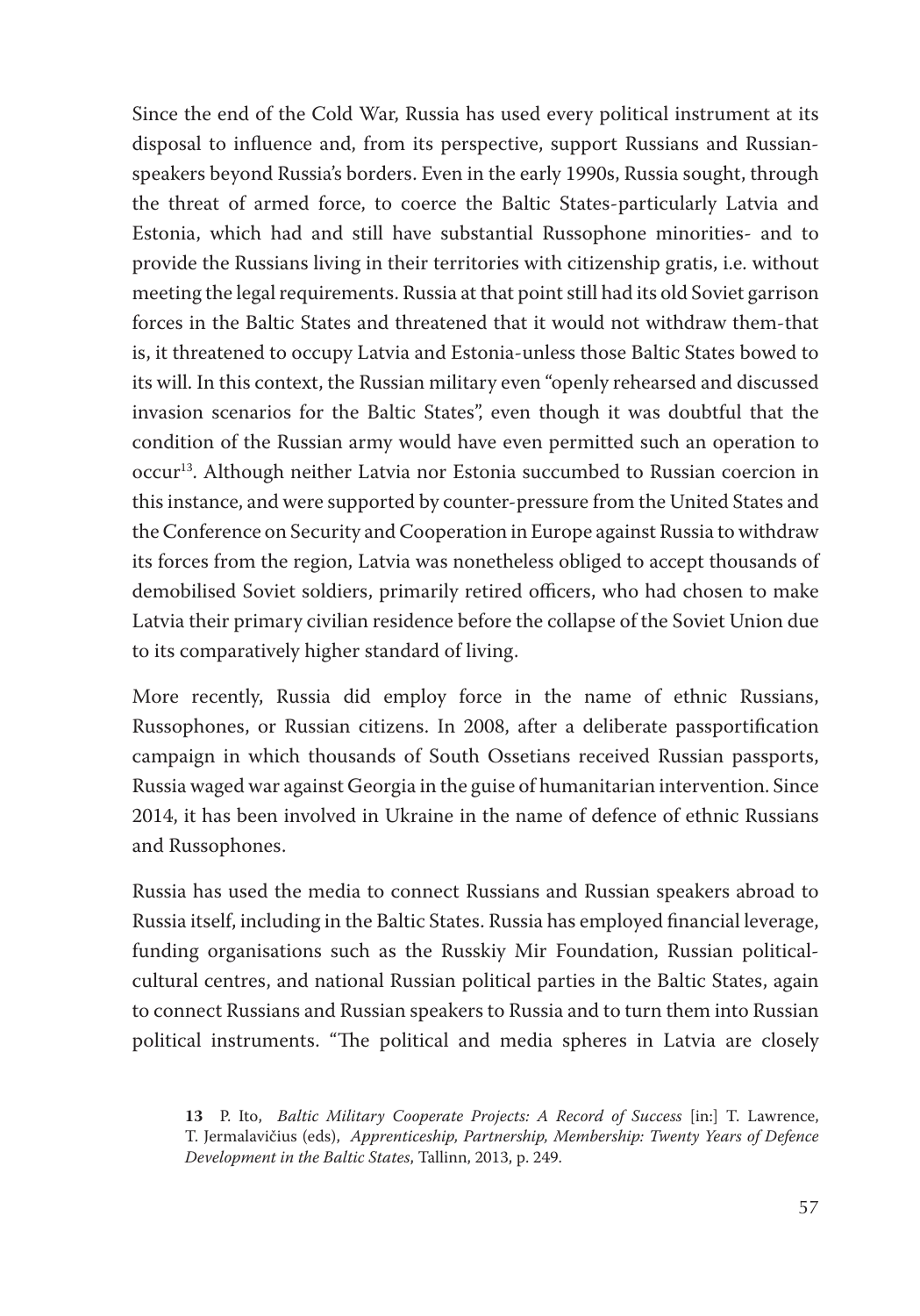intertwined, at least in the case of Russian-language media. The aims of both the media and politicians have often been similar: to create a unified bloc of voters and consumers who are expected to act in certain ways and to take on certain values"14. Russia's aim through its use of media is to exacerbate differences of perspective between the Balts and the Russians on emotional issues which range from shared Baltic-Russian history to contemporary foreign policy. Russia uses its soft power specifically to preserve these weaknesses and divisions in the Baltic States<sup>15</sup>. One Russian journalist, Pavel Baev, charitably suggests that although "Russia's track record of relations with Latvia and Estonia was rather chequered…[i]t was highly significant that Moscow refrained from exploiting the discontent in Latvia, which was hit most painfully by the economic crisis"<sup>16</sup>. Yet this one instance of restraint is hardly comforting given Russia's previous-as well as subsequent-attempts to influence events and policy-making in the Baltic States.

Russia has also sought political influence in the Baltic States through more direct means, including the energy sector, corruption, intelligence, and cyber activities. As the Baltic States are still largely reliant on the old Soviet energy network infrastructure, Russia has a potentially significant coercive instrument to use against them-and has already used it. However, it has rarely actually been effective in gaining Russia the political consequences which it desires<sup>17</sup>. The infamous cyber attacks which struck Estonia in May 2007 over the move of the bronze soldier statue may be the highest profile Russian attempt at coercively influencing a Baltic State-higher profile even than the military attempts of the early 1990s-but it was hardly the only case. Indeed, an almost successful case occurred in 2003-4 when "elements of Russia's intelligence services and organised crime syndicates (interrelated factors in Russia) infiltrated the electoral campaign of a presidential candidate, Rolandas Paksas, and later also his staff during his

**17** K. Smith Stegen, *Deconstructing the 'energy weapon': Russia's threat to Europe as case study*, Energy Policy, 39, 2011, p. 6511.

**<sup>14</sup>** A. Cheskin, *Russian Speakers in Post-Soviet Latvia: Discursive Identity Strategies*, Edinburgh, 2016, p. 77.

**<sup>15</sup>** A. Grigas, *Legacies, Coercion and Soft Power: Russian Influence in the Baltic States*, Chatham House Briefing Paper, 2012, p. 13.

**<sup>16</sup>** P.K. Baev, *The Russian Army as a crumbling keystone in the European security architecture* [in:] R. N. McDermott, B. Nygren, C. Vendil Pallin (eds), *The Russian Armed Forces in Transition: Economic, geopolitical and institutional uncertainties*, London, 2012, p. 103.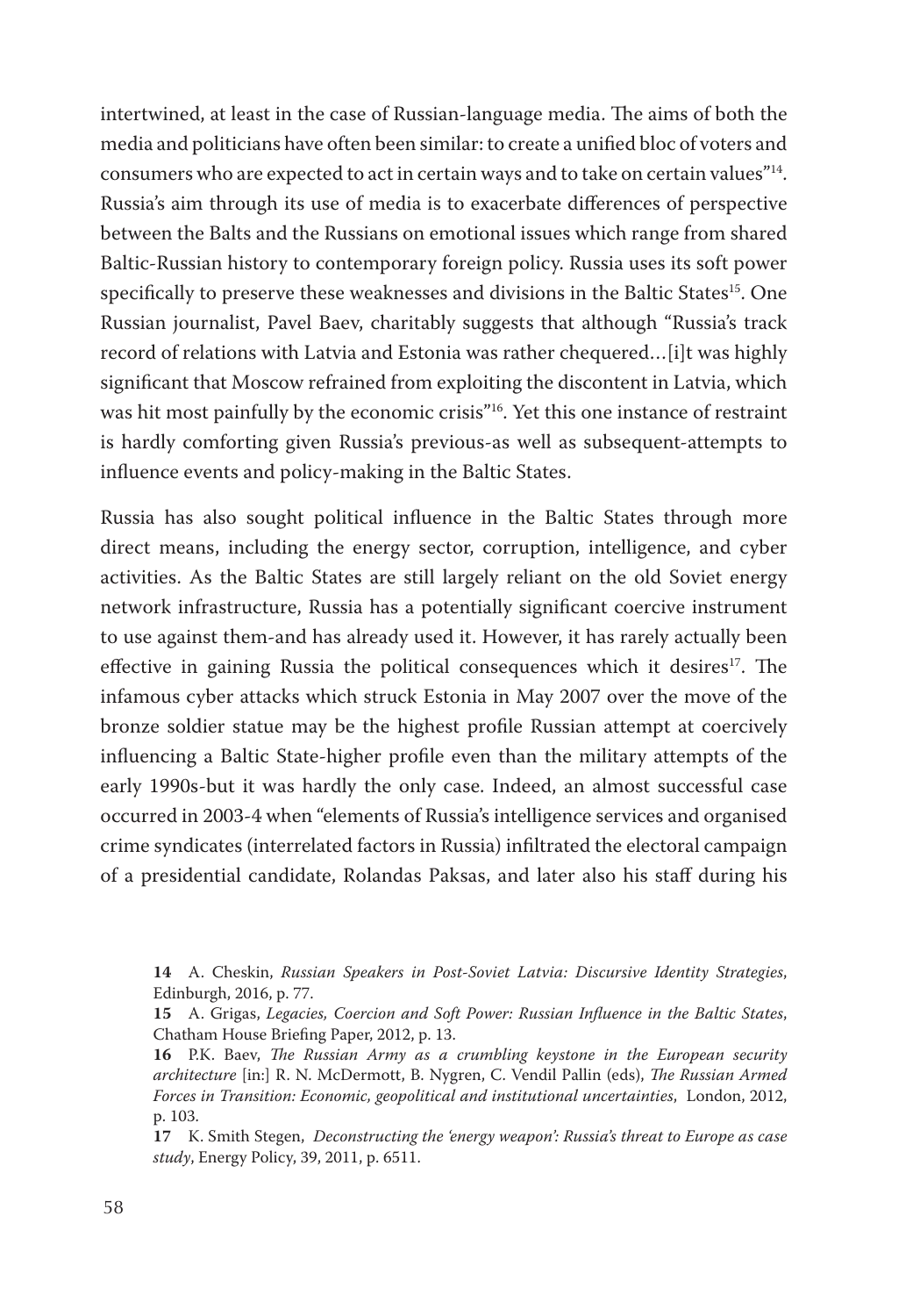short presidency." Fortunately, Lithuania's democratic institutions prevailed and Paksas was impeached<sup>18</sup>.

The Baltic States cannot comfortably remain bereft of a collective defence because Russia has repeatedly proven itself to be willing to use any and every instrument of statecraft up to and including armed force in pursuit of its policy goals, which include the protection of Russians and Russian speakers outside Russia by re-incorporating them into the motherland. This emphasis on ethnicity and language as a basis for conquest is not new to Russian foreign policy. Russian cartographers during the age of the tsars, such as Pyotr Keppen (1793-1864) and Rodrikh Erkert (1821-1900), realised that a cartographic emphasis on language induced ambiguity, blurred boundaries, and justified Russian frontier expansion westward into east central Europe. They also contributed to this effort through their own cartographical work $19$ .

Throughout the eighteenth century, the Russian Empire turned this cartographical ruse into imperial policy. It tried to claim Latgale, then a province of Poland but later Latvia's easternmost region, based on false allegations that the population was in fact Belorussian, was therefore culturally Russian, and had only been separated from Russia by Polish conquest. This perspective was eventually broadened to include the generally Slavic populations of Poland, and culminated in the partitions of Poland which wiped it off the map of Europe by the nineteenth century20. In the most recent decade, Russia has, on multiple occasions, blurred state borders through its emphasis on ethnicity and language, and subsequently violated state borders using force in the name of Russians and Russian speakers living outside Russia-including four discrete military presences in Abkhazia, South Ossetia, Crimea, and the Donbas. Because Russia now has a contemporary record of acting in this manner, such an eventuality is a clear danger-although not yet necessarily a direct threat-to the Baltic States.

**<sup>18</sup>** J. Šleiyt�ė, *Russia's European Agenda and the Baltic States*, New York, 2010, p. 146.

**<sup>19</sup>** S. Seegel, *Mapping Europe's Borderlands: Russian Cartography in the Age of Empire*, Chicago, 2012, pp. 118, 147.

**<sup>20</sup>** A. Plakans, *A Concise History of the Baltic States*, Cambridge, 2011, p. 139.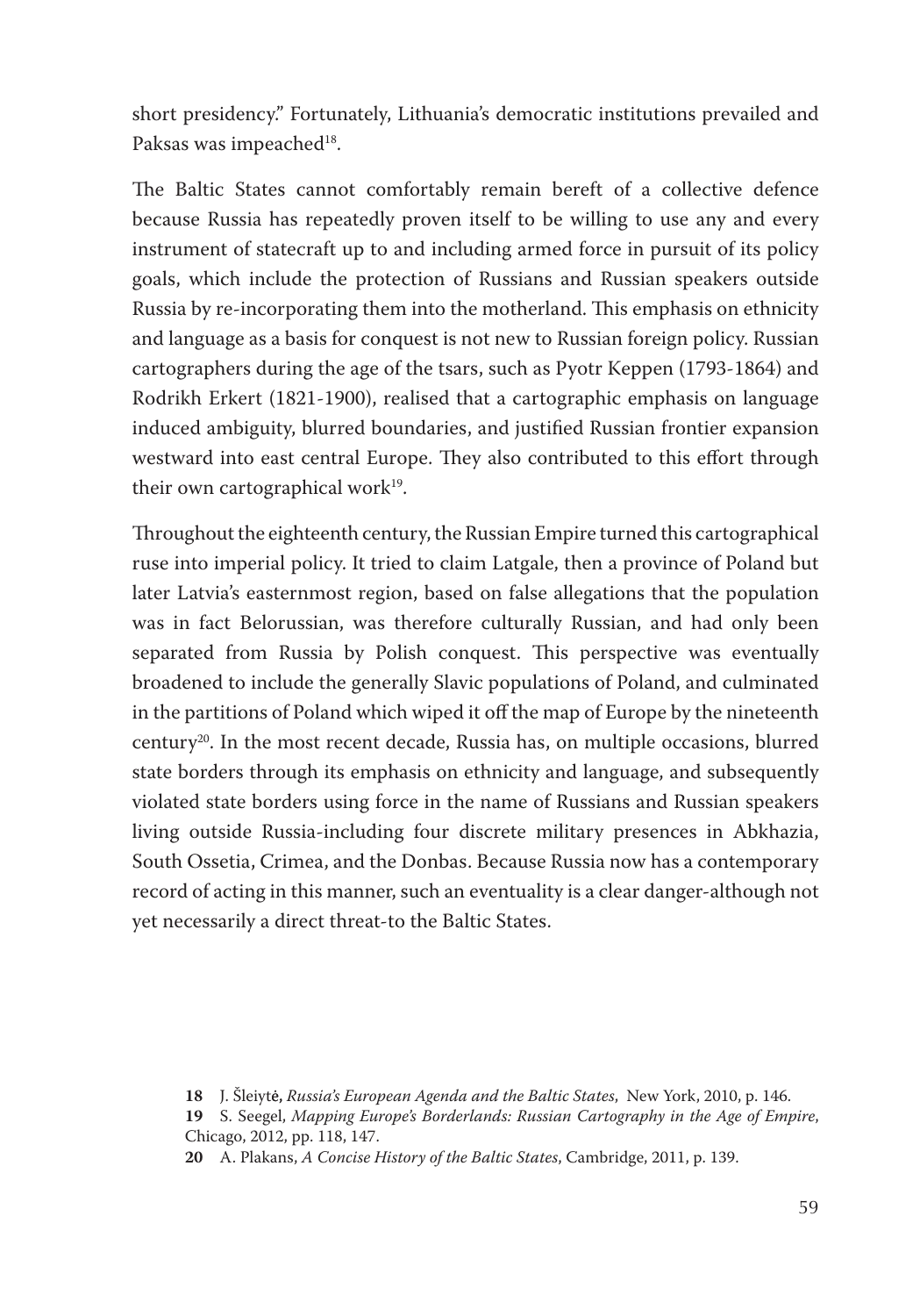Whether or not Russia will again violate state borders through force, specifically with regard to the Baltic States, has become the decisive question for NATO. Russia's victims in this regard, Georgia and Ukraine, aspired to membership in Western international institutions such as the EU and NATO, but their paths to the West were set awry by Russian military action. The Baltic States are different. Whereas Georgia and Ukraine dithered about whether to orient toward Russia or Europe for the better part of one or two decades, all three Baltic States pushed immediately, hard, and consistently for acceptance into Western political and security institutions, until they achieved their goals in 2004. Perhaps decisively, this push and eventual success occurred while Russia was relatively weak or otherwise constrained-first by its traumatic economic collapse in the 1990s and then by Putin's attempt to forge an actual constructive relationship with George W. Bush and the United States in the early 2000s.

Since the accession of the Baltic States to NATO and the EU (one of the great nails in the coffin of good West-Russia relations), Russia has sought to limit and stymie Western influence in what it considers its near abroad. Displeased with the EU's description of these aggregate regions as a "common neighbourhood", the Kremlin sees in the EU's naïvely un-geopolitical perspective an insidious plot to further the reversal of Russian fortunes since the collapse of the Soviet Union. Having first lost its influence in the Warsaw Pact states in favour of the West, Russia then definitively lost the Baltic States as well. Western protestations that they harbour no ill will against Russia cannot be believed in Moscow because, regardless of Western intention, Western policies have changed the geopolitical landscape to Russia's disadvantage.

The EU's identification of not just Moldova, Belarus, and Ukraine but even the three south Caucasus states of Georgia, Armenia, and Azerbaijan as part of a common neighbourhood for both the EU and Russia could only be judged from Moscow as a continuation of the trend of expanding Western influence into regions where Russia had once reigned supreme<sup>21</sup>. Russia's policies for limiting further Western influence have included aggression to pre-empt potential near or distant future EU and NATO membership for Georgia and Ukraine. This same policy nearly resulted in a direct clash between Russian and NATO troops at

**<sup>21</sup>** Šleiyt�ė, *Russia's European Agenda and the Baltic States*, 53.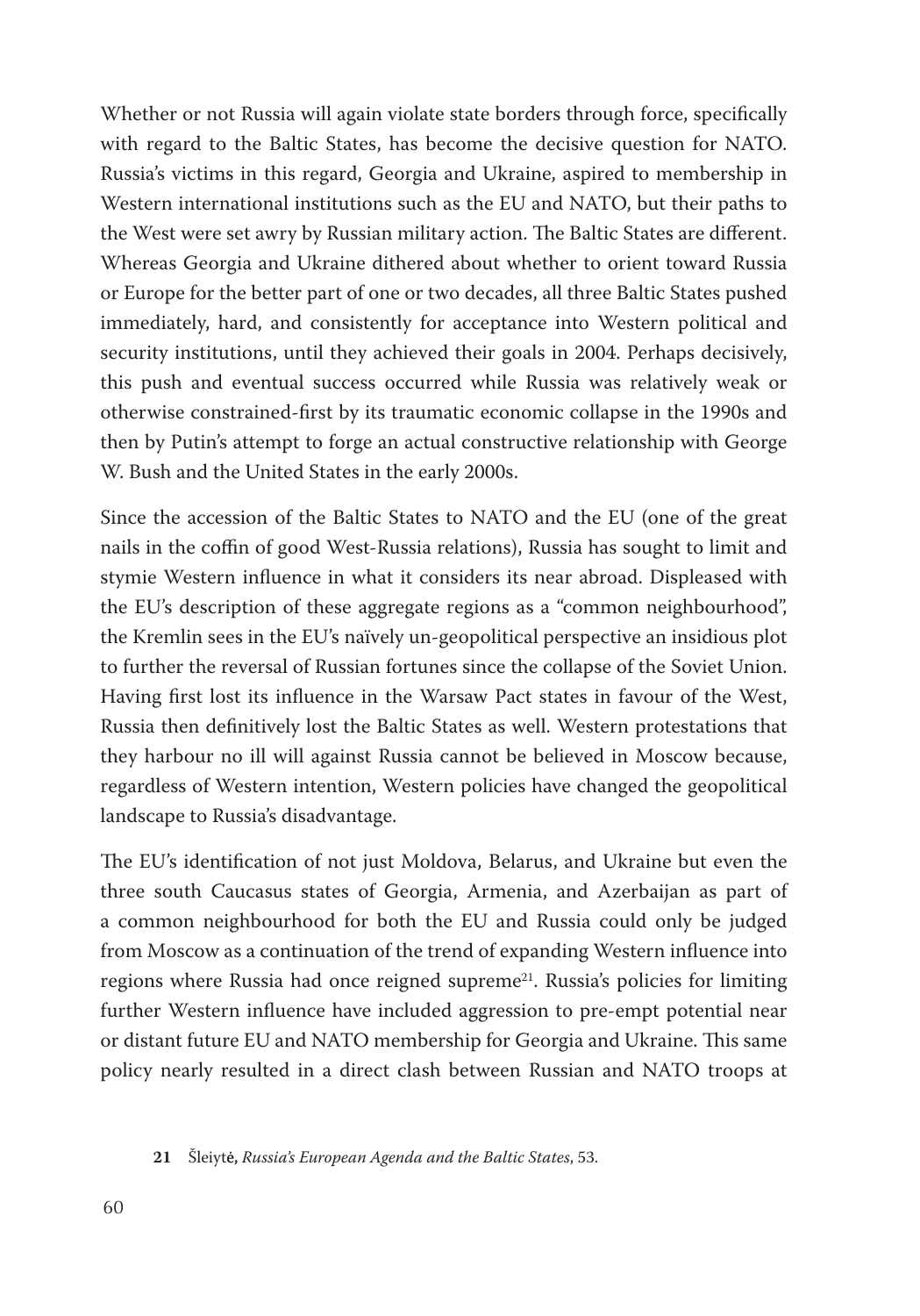Pristina airport in Kosovo in 1999. However, to date, Russia has not yet aimed outright to reverse Western influence once it has been established by institution, as in the Baltic States. Perhaps Moscow does not intend to do so, or perhaps it has not yet had an opportunity to do so. Yet the risk to the Baltic States may skyrocket if the EU and NATO begin seriously again to consider admitting Ukraine and/ or Georgia, despite recent Russian actions-aggressive wars-arguably intended to prevent this from happening. At such a point, Russia may feel that it has nothing to lose by outright military challenge to NATO, as in any case it would then be on the cusp of losing any hope of having a sphere of influence, losing its status as a great power, and being left wide open to what it considers to be insidious Western political influences.

Besides the two questions of ethnic Russians and Russian-speakers and of a forceful Russian reaction to further NATO or EU expansion, Russia has historically pursued a very clear policy of territorial aggrandizement in the eastern Baltic littoral. Historically, whenever Russia has not owned the eastern Baltic littoral, it has always aimed to do so and followed policies designed to bring this objective closer to fruition. Russian motives for repeatedly pursuing a policy which places it on the eastern shores of the Baltic Sea have varied over time. In early centuries, it sought economic benefit from dominating the region of the Baltic States. Russian interest in the eastern Baltic littoral has persisted since before German missionaries, merchants, and crusaders first appeared in 1180 and began their century long quest of the region, but actively grew only from the late  $15<sup>th</sup>$ -early 16<sup>th</sup> century reign of Ivan III of Muscovy onward. Russia has fought numerous wars over the centuries to bring the region under its domination. Early on, Russian interest was primarily about prestige and economy-the right to demand and collect tribute from the indigenous peoples, and later to take advantage of the Hanseatic trading cities which emerged on those Baltic shores.

After the First World War, the economic aspect dried up due to political factorsprimarily because the newly-established Soviet Union had no interest in trading with the West-but security replaced economic concerns as the prime motivator for conquest. The recently incorporated Baltic States were heavily militarised by the Soviet Union during the Cold War because they represented the Union's only direct border with the Western world (save for a short border with Norway in the far north). With the collapse of the Soviet Union, Russia lost this heavily militarised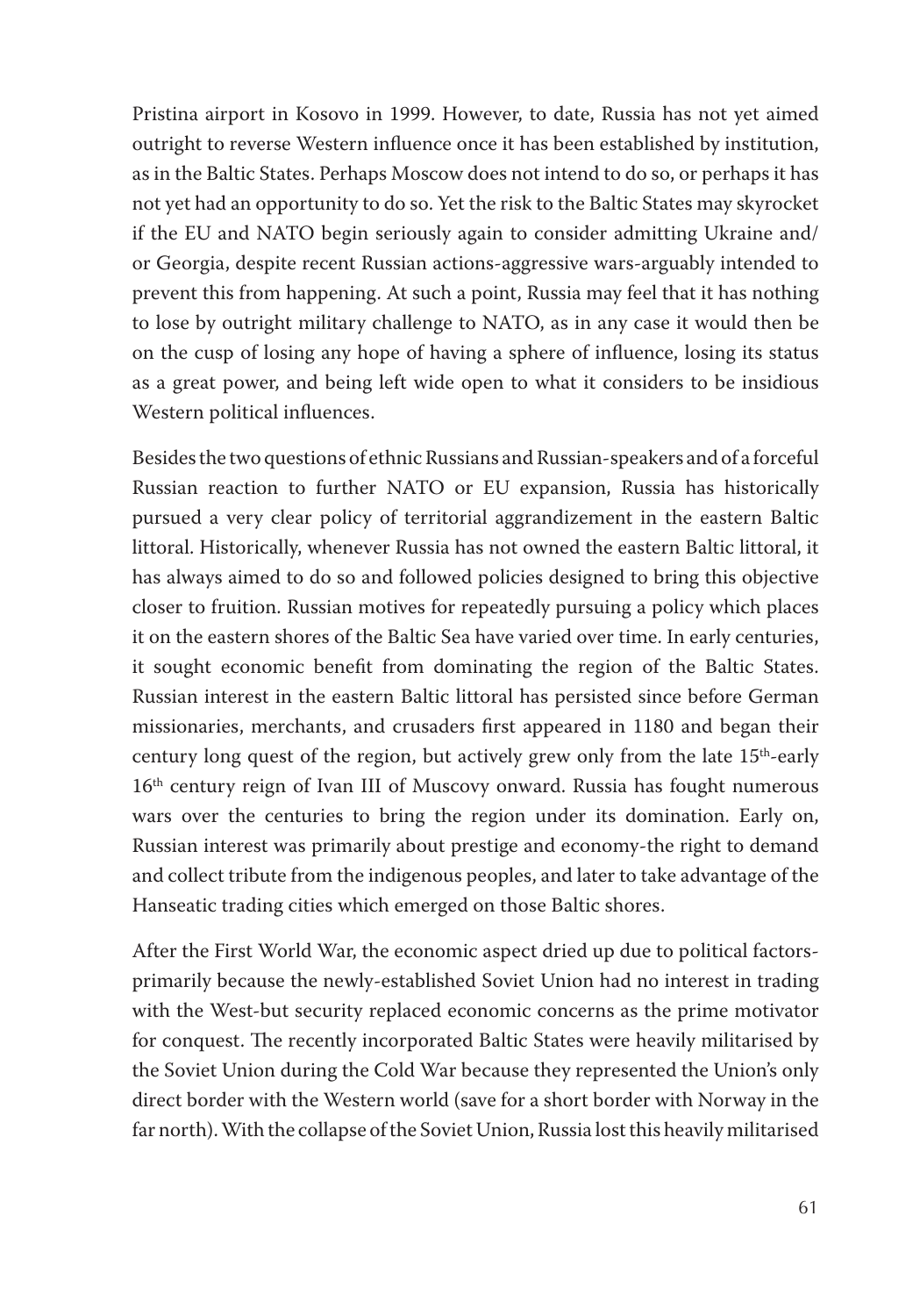border as its territory shrank to that of three centuries ago. The Moscow Military District transformed from being "the deep rear of Russia" into Russia's "advanced western defence line"<sup>22</sup>. Security is clearly a salient policy concern for Russia today, and its continued interest in the Baltic States runs along those lines, mixed with the ethnic Russian element.

Someone somewhere beyond the Kremlin surely has divined the right answer about Russian intentions-but the world as a whole will never know until the event itself comes to pass. The absence so far of a Russian move into the Baltic States is not evidence that it will not come eventually (this also being one of the fundamental difficulties of attempting to effect deterrence). After all, the day before Russian Special Forces moved into Crimea in February 2014, a Russian invasion of that peninsula had also been a non-occurrence that no one in the West was anticipating. Days, months, years of non-invasion inevitably precede the one day defined by a resort to armed force by one polity against another. For this reason, defence is often considered to be 'insurance'. As noted, Russia's policies toward the Baltic States since their re-attainment of independence have been largely unfriendly. Moreover, Russia's policies to strengthen its armed forces in the region, including the February 2016 activation of the old Soviet elite  $1<sup>st</sup>$ Guards Tank Army, were most often made prior, rather than in reaction to, any NATO policies countering Russia. The unnecessary activation of the  $1<sup>st</sup>$  Guards Tank Army began in November 2014, although NATO had no stated intention of reinforcing the Baltic States at that point.

Moreover, if NATO does not visibly prepare for defence of the Baltic States, Russia may rightly or wrongly perceive this as a political message that the Baltic States will not be defended-that Article 5 will not be extended so far east and that NATO will not seriously retaliate, even if only in certain, 'ambiguous' situations. Or, as another alternative, the Kremlin may come to believe that either a swift overrunning or ambiguous takeover of the Baltic States may deter NATO from even trying, despite a pre-existing political intention to defend NATO's easternmost constituents. To crack open a theatre of operations which has been

**<sup>22</sup>** J. Erickson, *Russia will not be trifled with: Geopolitical facts and fantasies*, Journal of Strategic Studies, 22(2-3), 1999, p. 243.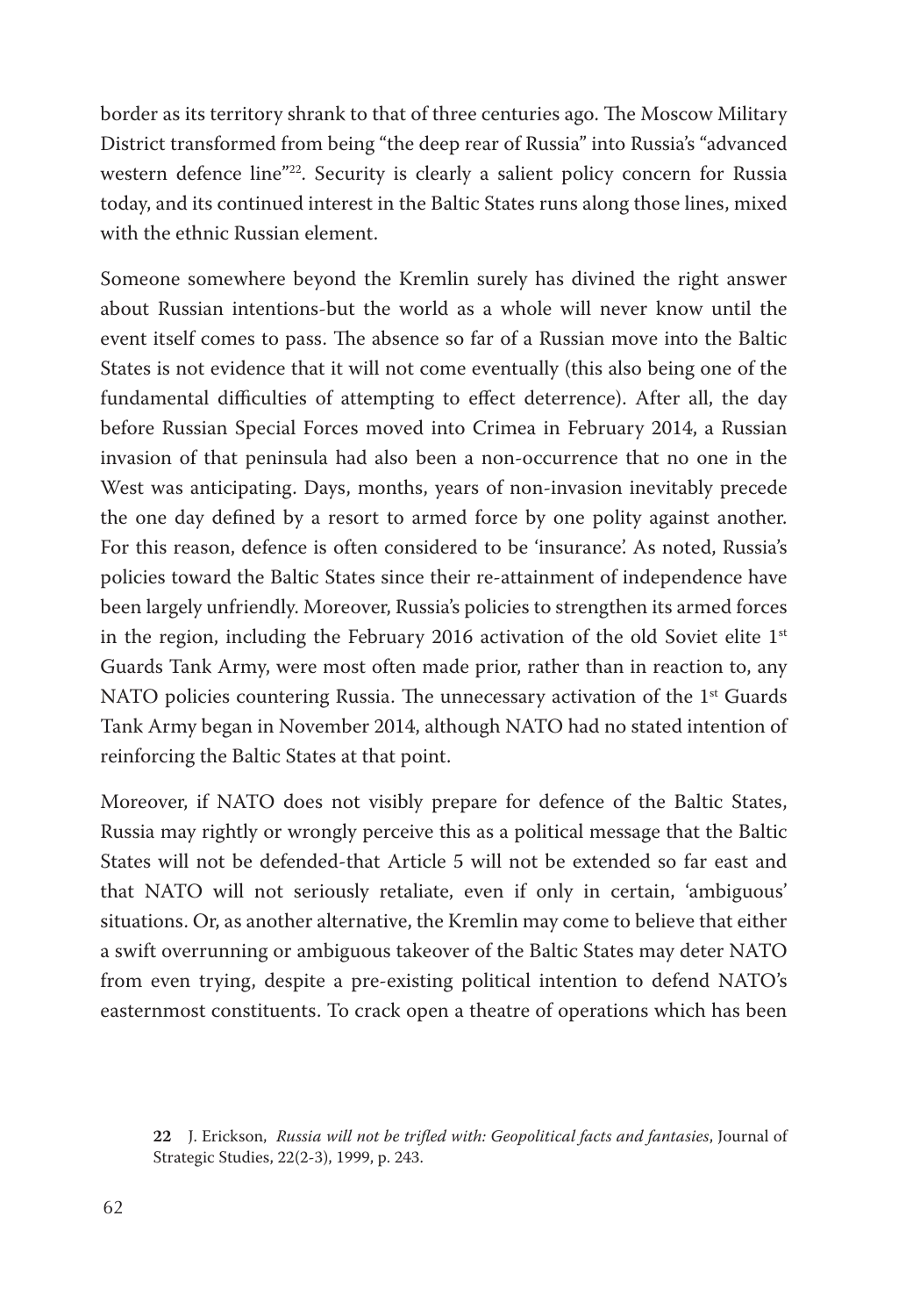locked up is a difficult task, and every potential route back into the Baltic States would be arduous for NATO.

This would be the case particularly if Russia adopts recent notions, continuously under debate, of employing nuclear weapons as an instrument of de-escalation to deter NATO from considering a campaign to liberate reoccupied Baltic States<sup>23</sup>. Russian nuclear strategic thought is anything but coherent. The debate has been conducted almost without regard for the actual capabilities of the Russian nuclear forces and whether or not those forces could implement these ideas, if they were ever actually officially adopted. The Russian government has yet to show any indication that it is prepared to adopt any concept of nuclear strategy discussed in Russian strategic discourse, including the most dangerous idea of nuclear de-escalation. Nuclear de-escalation may appear counterintuitive to Western audiences, but the logic is clear, although it represents a strategic gamble for Russia. In brief, the argument is that a Russian nuclear strike, even at battlefield level, would break the will of the opposing polity to continue the war. Applied to the Baltic States, it would suggest that once the Baltic States were overrun, Russia would launch a limited nuclear strike against a further NATO target to break NATO's will to actually retaliate and liberate the Baltic States from Russian occupation. In the Baltic context, this may be an effective strategy if ever implemented, given how difficult it has been for the European Union just to maintain sanctions on Russia after its occupation of Crimea. Russian military exercises and war games in the recent past have sometimes culminated in simulated nuclear attacks, such as against Warsaw or the Copenhagen Strait, although the intelligence on these incidents is not always clear.

These are hypothetical futures for which there is no known evidence one way or the other, for or against. There is only Russian history, both distant and recent, to indicate Russian perspectives toward NATO, geopolitics, and the future. Yet the overall tenor of potential future interaction between the West and Russia seems unfortunately clear. There may exist no single action-or non-action-available to the West which is more likely to deter or prevent war than to provoke it. This is the second horn of the dilemma which NATO has faced since March 2014.

**<sup>23</sup>** J.W. Kipp, *Russia's Nonstrategic Nuclear Weapons*, Military Review, 81(3) , 2001, pp. 27-39; D. Adamsky, *If War Comes Tomorrow: Russian Thinking About "Regional Nuclear Deterrence"*, Journal of Slavic Military Studies, 27(1), 2014, pp. 163-188.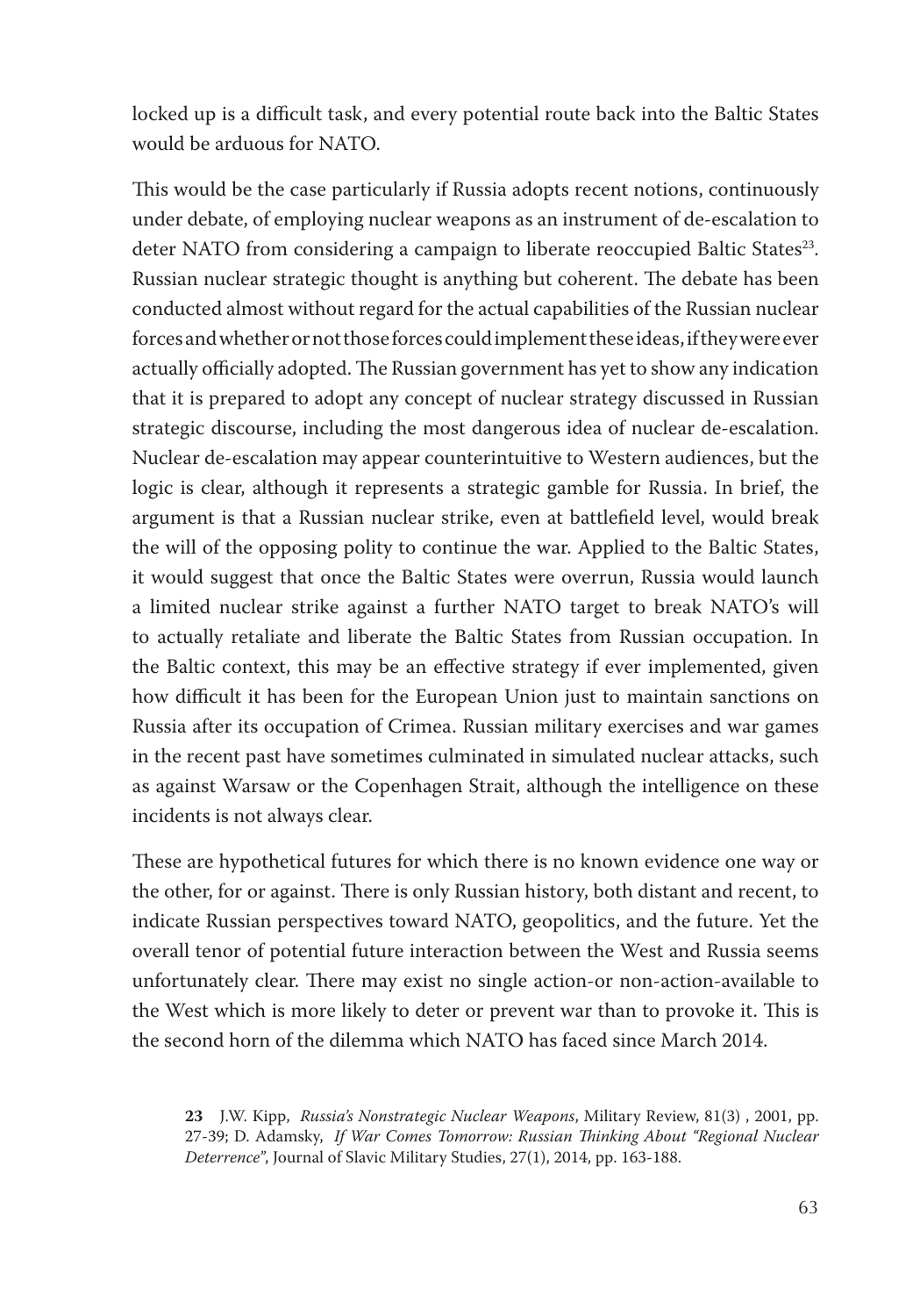# **NATO's Choice: Working as Intended?**

The West is confident in its ability to deter. Michael Howard once suggested that "we have become rather expert at deterrence" as a result of the Cold War experience<sup>24</sup>. NATO may have faced its dilemma in Baltic defence only subconsciously, unaware that deterrence might fail before its very inception. Nevertheless, at its summit in Warsaw in July 2016, NATO made a choice which favours one horn more than the other. Although it is not (yet, perhaps) committed to deploying significant heavy forces to the region, NATO has decided upon establishing a multinational battalion in each of the three Baltic States, as well as in Poland and has further, albeit temporarily, enhanced its presence in the region in response to Russia's Zapad-2017 exercise. The military value of these battalions will not be high, their size alone precluding them from putting up a credible defence of the Baltic States against the armed forces of Russia's Western Military District. Their value lies in their role as a multi-national tripwire for any invasion, thereby automatically involving a number of other NATO armed forces in the defence of the Baltic States from the very outset and putting NATO's credibility as an alliance wholly on the line. This suggests that NATO is willing to pursue the route of deterrence and, if necessary, defence rather than leaving the Baltic States militarily at the mercy of a revisionist Russia.

Is NATO's choice having the desired deterrent effect? One must, of course, acknowledge that it is impossible to know. The basic reason why NATO has been suffering a dilemma is also why we cannot know whether NATO's choice is working: we cannot peek into Putin's mind or that of any of his trusted advisors. Any public utterance or demonstration of peaceful intentions may be genuine, or may also be a ruse to mask hostility, and the Russian leadership certainly has not been trustworthy in the recent past. Nevertheless, public statements by the Russian leadership should be considered.

Putin has on at least two occasions since the annexation of Crimea rejected the notion of war with NATO. In a June 2015 interview with the Italian newspaper *Il Corriere della Sera*, he asserted "that only an insane person and only in a dream

**<sup>24</sup>** M. Howard, *Lessons of the Cold War*, Survival 36(4), 1994-95, p. 164.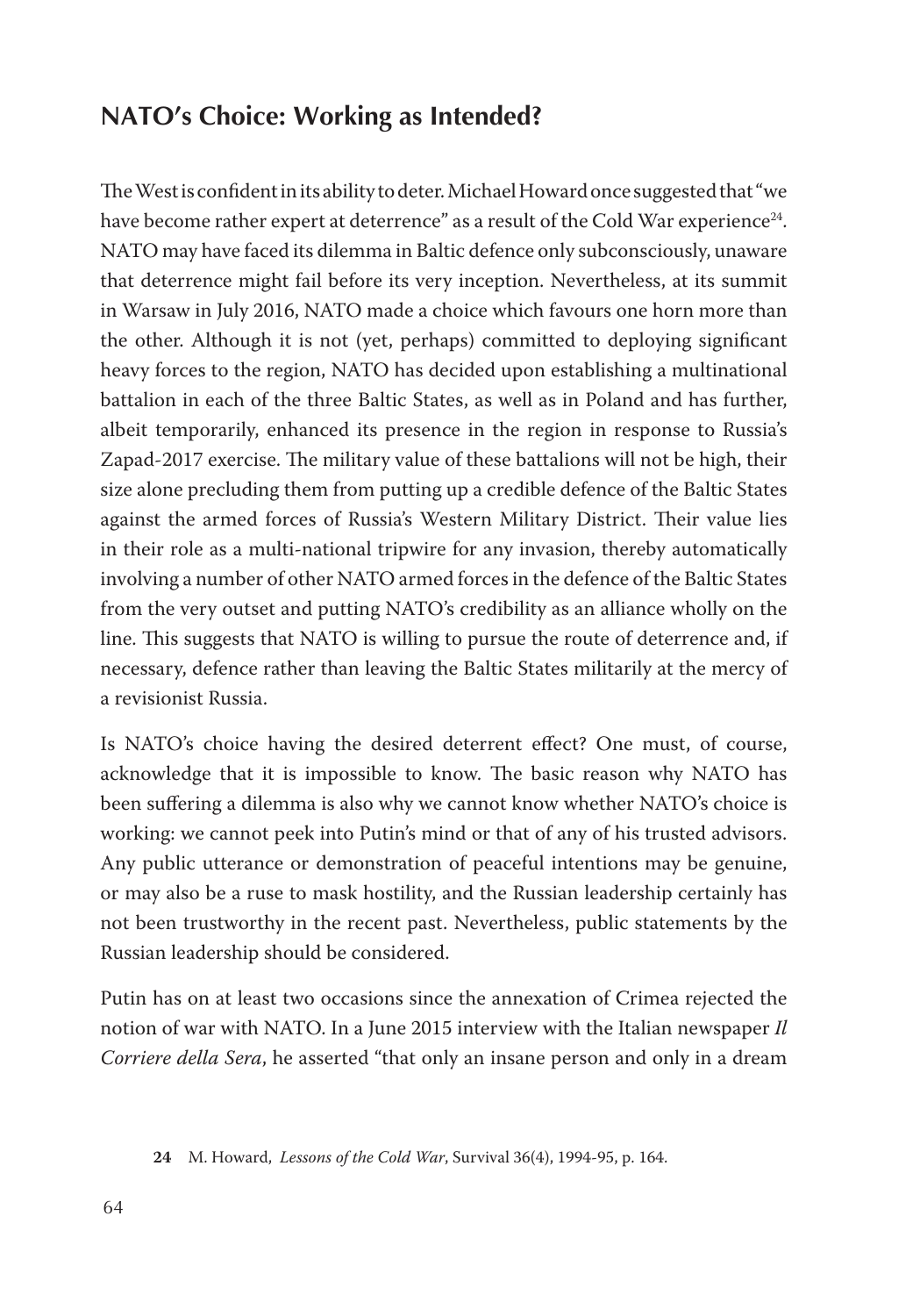can imagine that Russia would suddenly attack NATO" and that such actions are groundless fear mongering25. More recently in an interview with *Bloomberg Businessweek*, Putin argued along similar lines. "I think all sober-minded people who really are involved in politics understand that the idea of a Russian threat to, for example, the Baltics is complete madness. Are we really about to fight NATO? How many people live in NATO? About 600 million, correct? There are 146 million in Russia." He went on to consider and disregard the possibility of nuclear war for the Baltic States, from Russia's perspective as the largest nuclear power<sup>26</sup>. What is interesting about these interviews is that he does not single out the Baltic States for mention except in the wider context of war with NATO as a whole. One might suggest, if Putin was actually being truthful in these interviews, is that NATO's choice is having the desired effect. That is, Putin considers NATO's defence commitment to the Baltic States to be credible, and therefore will not employ military means to further Russian political goals in the three Baltic countries. It is often suggested that Putin understands only force and respects only strength. His calculations of population suggest that he may recognise that NATO is far stronger than Russia. Perhaps Putin simply fears the current burst of NATO solidarity and seeks to mollify the alliance so that it does not further strengthen its presence on Russia's borders.

Other Russians do single out the Baltic States and declare that they must be the next target. This includes the infamous Duma member Vladimir Zhirinovsky, often seen as a Kremlin proxy to test public reaction to more radical policy suggestions, who has repeatedly hurled invective and threats at the Baltic States ever since they regained independence. Given Zhirinovsky's potential ties with the Kremlin, Putin's comments may be pure misdirection. Why highlight and unnecessarily foreworn a potential target of one's intentions? His statements may mollify those in NATO who are already predisposed toward forgiving and forgetting Russian aggression in Ukraine and who may not be wholly willing to expend the resources

**26** J. Michlethwait, *The Russian president on the future of Europe, why he's bullish on Gazprom, and the coming U.S. election*, Bloomberg Businessweek, 8 September 2016, http:// www.bloomberg.com/features/2016-vladimir-putin-interview/ [accessed: 21.09.2016].

**<sup>25</sup>** L. Fontana, *Vladimir Putin, interview to the Italian newspaper* «*Il Corriere della Sera*»", Il Corriere Della Sera, 7 June 2015, http://www.corriere.it/english/15\_giugno\_07/ vladimir-putin-interview-to-the-italian-newspaper-corriere-sera-44c5a66c-0d12-11e5- 8612-1eda5b996824.shtml [accessed: 21.09.2016].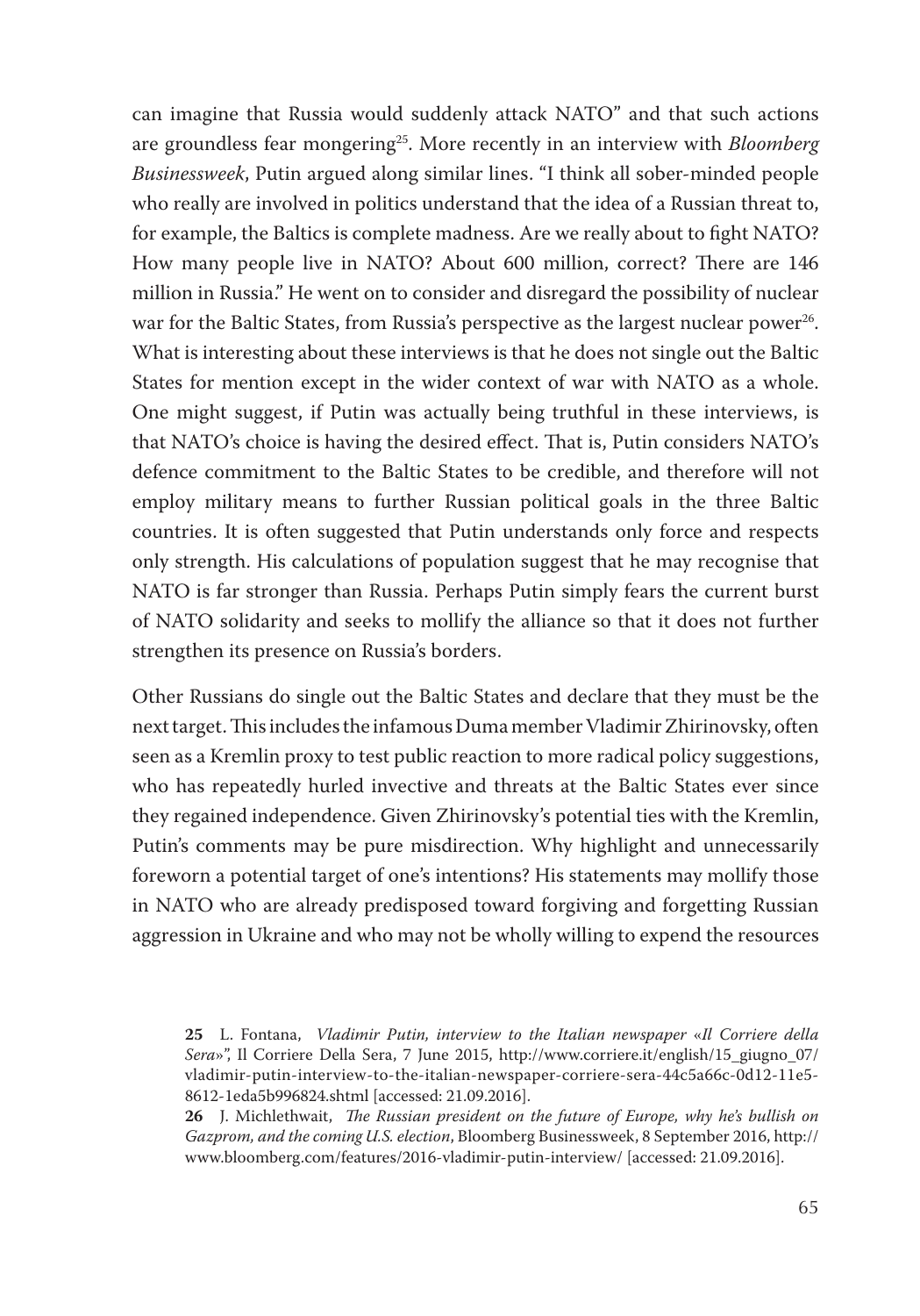to contribute to even a token allied force in the Baltic States. Putin may be telling the truth, or he may be trying to lull NATO into a sense of complacency about Baltic defence. Perhaps NATO's response to Russian actions since February 2014 has been beyond Putin's expectations, and he feels that he must split NATO's members up as much as possible before his next act of aggression, through incessant disinformation, the financial sponsorship of pro-Kremlin parties throughout Europe, and so on. Russia has also been consistently expanding its armed presence near the Baltic States since 2014, through the activation of the  $1<sup>st</sup>$ Guards Tank Army as well as the reformation of two divisions.

Finally, President Trump may be a wildcard in the issue, as he alternately berates NATO and especially its European constituents, and then sends officials to reaffirm the credibility of Article 5. Furthermore, he personally appears to desire a close and warm relationship with Russia, but is blocked in this endeavour by the US Congress. Thus, it is unclear how much influence, for good or ill, Trump may have on NATO's past decisions or Russia's perceptions going into the future. However much high level policy appears to sway unsteadily in Trump's hands, implementation of NATO's collective decision from the Warsaw Summit in July 2016 has hardly been altered at all on the ground.

Ultimately, it is impossible to know whether or not Russia has truly been deterred by NATO defence policy regarding the Baltic States. Uncertainty reigns concerning both Russian intentions and the future. In this context of uncertainty, the political, strategic, and even moral imperative is to follow prudent policies. NATO, as the main guardian of the current status quo which so favours the West, is a status quo alliance. It is a defensive alliance. The consequences for which NATO policies should aspire in the name of prudence are those which protect the status quo through deterrence, if possible, and defence, if necessary. As Bernard Brodie argued during the Cold War about waging nuclear war, "[s]o long as there is a finite chance of war, we have to be interested in outcomes; and although practically all outcomes would be bad, some would be much worse than others"27.

It is in NATO's interest to avoid a defensive war in Europe without sacrificing anything if at all possible, through achieving effective deterrence. Failing that, it is

**<sup>27</sup>** B. Brodie, *The Anatomy of Deterrence*, World Politics 11(2), 1959, p. 178.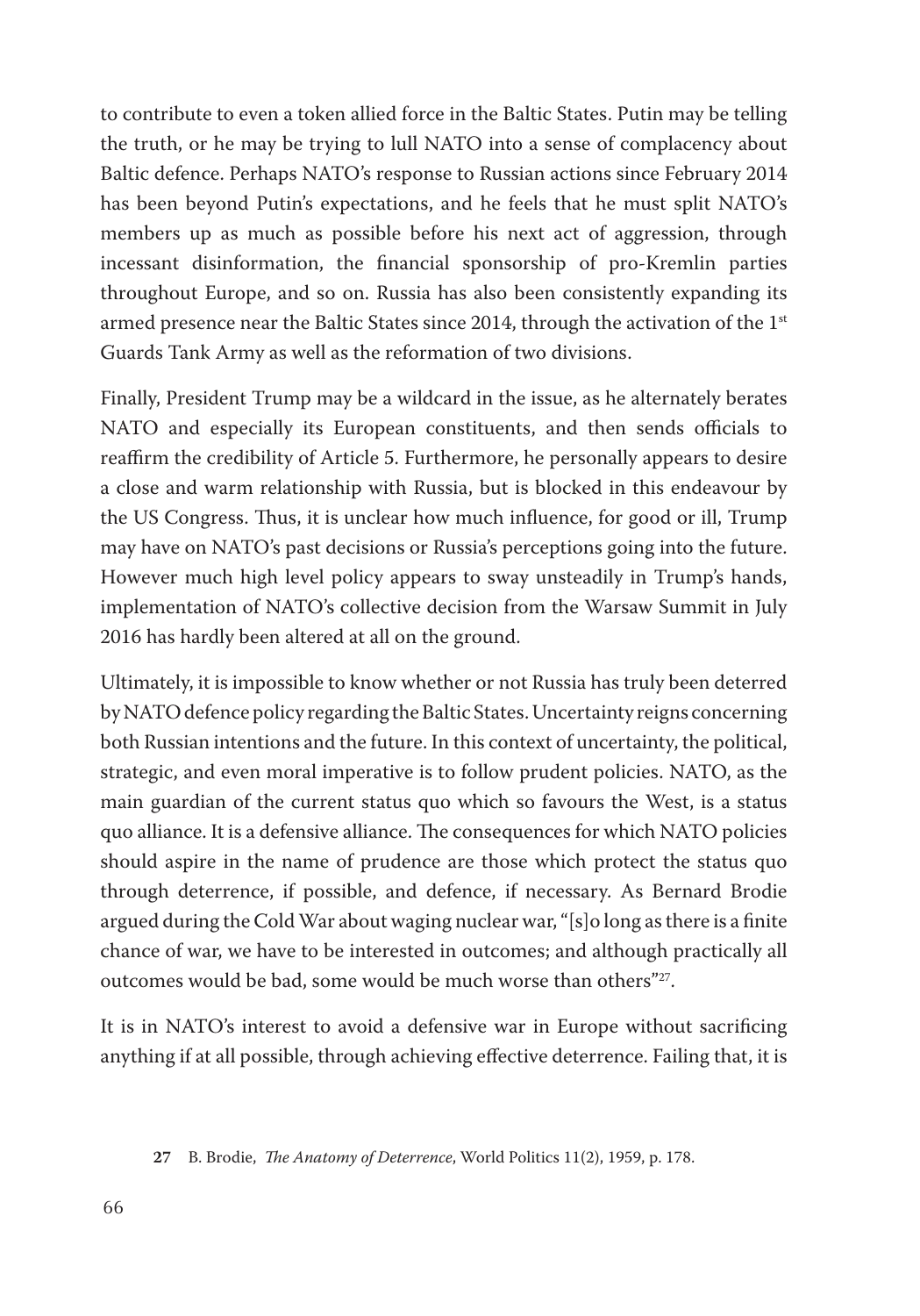in NATO's interest to fight and defend the Baltic States. Many have speculated on the consequences to NATO and the EU of failing to protect the Baltic States from potential Russian aggression. The gravest consequence would be the loss of trust and solidarity among alliance and/or union members, which may potentially lead to the break-up of either or both organisations. It is prudent to attempt to create a deterrent relationship with Russia, it would be prudent to fight to defend the Baltic States, so that the current form and integrity of the Western world may be preserved. Even if many consider it unthinkable, NATO should be prepared for adverse outcomes to its current policies. It should be prepared actually to wage war if necessary. NATO has made its choice in the defence policy dilemma which it confronted in the name of Baltic defence. It remains to be seen how the beast behind the horns of the dilemma will react in the long-term.

#### **Bibliography**

- Adamsky D., *If War Comes Tomorrow: Russian Thinking About "Regional Nuclear Deterrence"*, Journal of Slavic Military Studies, 27(1), 2014.
- Åselius G., *Soviet Naval Perceptions of the Baltic Sea, 1938-41* [in:] M. H. Clemmesen, M. S. Faulkner (eds), *Northern European Overture to War, 1939-1941: From Memel to Barbarossa*, Leiden, 2013.
- Baczyńska G., Szary W., *Russia says will retaliate if U.S. weapons stationed on borders*, Reuters 15 June 2015, http://www.reuters.com/article/2015/06/15/us-russia-usaeurope-idUSKBN0OV17A20150615 [accessed: 28.10.2015].
- Baev P.K., *The Russian Army as a crumbling keystone in the European security architecture* [in:] R. N. McDermott, B. Nygren & C. Vendil Pallin (eds), *The Russian Armed Forces in Transition: Economic, geopolitical and institutional uncertainties*, London, 2012.
- Barrass G.S., *The Great Cold War: A Journey Through the Hall of Mirrors*, Stanford, 2009.
- Bērziņa I., *Color revolutions: Democratization, Hidden Influence, or Warfare?*, Riga, 2014.
- Brodie B., *The Anatomy of Deterrence*, World Politics, 11(2), 1959.
- Cheskin A., *Russian Speakers in Post-Soviet Latvia: Discursive Identity Strategies*, Edinburgh, 2016.
- Cimbala S.J., *Revisiting the Nuclear 'War Scare' of 1983: Lessons Retro- and Prospectively*, Journal of Slavic Military Studies, 27(2), 2014.
- Erickson J., *Russia will not be trifled with: Geopolitical facts and fantasies*, Journal of Strategic Studies, 22(2-3), 1999.